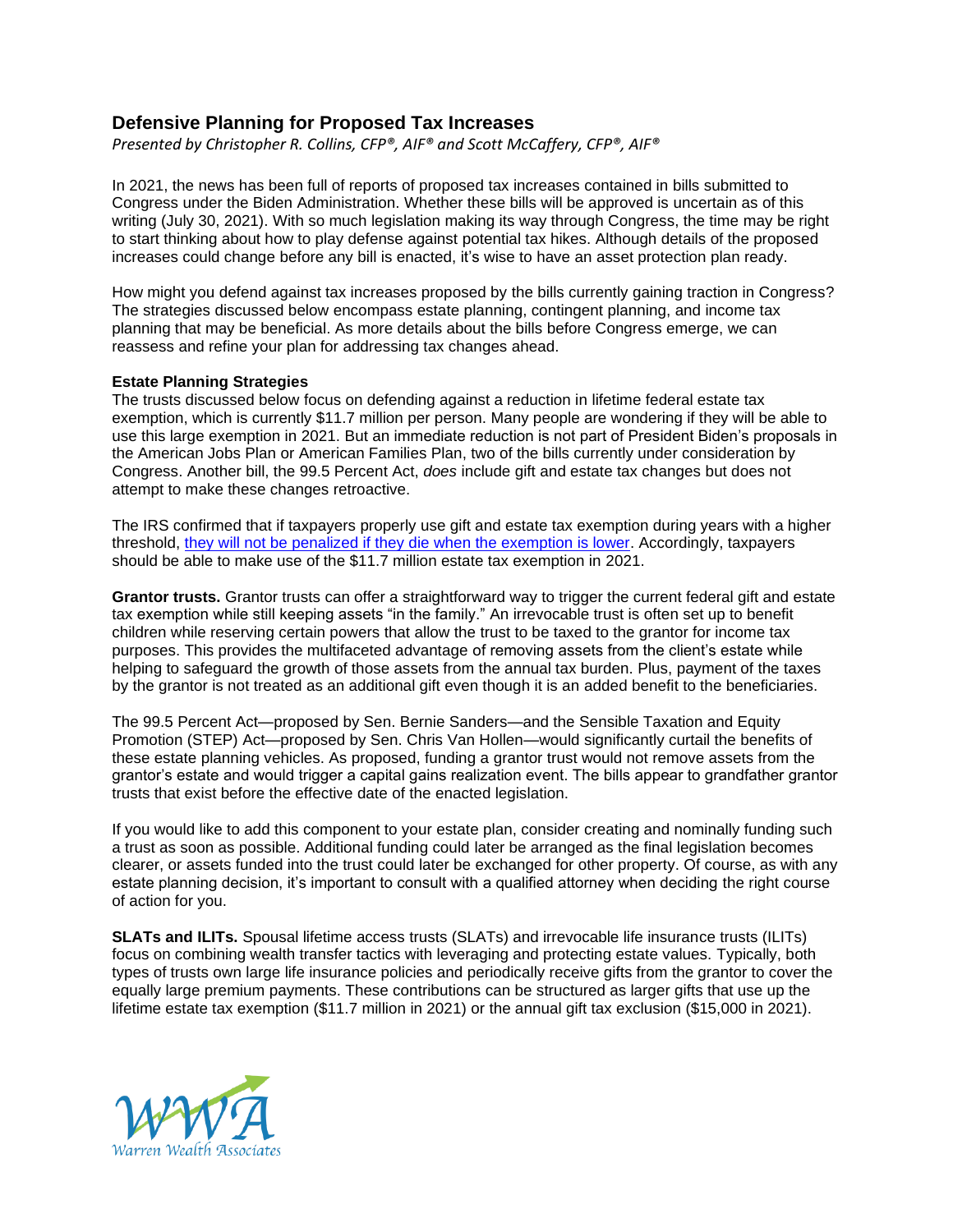SLATs are designed to allow a non-grantor spouse to access and benefit from built-up cash values in life insurance policies. Both SLATs and ILITs provide income-tax-free death benefits since the benefit is paid outside of the grantor's estate. In some very large estates, these death benefits might help protect other assets by providing liquidity to pay estate taxes.

The impact of congressional bills on these trusts could be very dramatic. For one thing, SLATs and ILITs are typically grantor trusts and the issues discussed above would apply. While the trusts might be grandfathered, the proposed laws would apply to any new contributions—which may pose a problem because regular contributions occur by design for many of these trusts.

To plan ahead, one option that may be worth considering is to prefund these trusts to allow the trustee to pay up the policy, a strategy that would use the estate tax exemption this year while the threshold is high. It would also appear likely to fully grandfather the trust for the future.

**GRATs and FLPs.** Grantor-retained annuity trusts (GRATs) and family limited partnerships (FLPs) are very common estate freeze tactics. They let grantors remove future growth from their estate while still potentially receiving some ongoing benefits from the assets. Both GRATs and FLPs can be designed to use little or no estate transfer tax exemption.

The 99.5 Percent Act explicitly targets GRATs—it mandates that GRATs must be more than 10 years in duration and leave at least the greater of 25 percent of the market value or \$500,000 to the remainder interest. This could eliminate the common strategy of using GRATs in short, rolling increments. Therefore, 2021 might be the final year to move significant cash or highly appreciable securities out of a grantor's estate.

Likewise, the 99.5 Percent Act introduces limitations to discount valuation rules—most notably targeting entities such as FLPs and limited liability companies by preventing a discount in cases where any family member continues to control the transferred entity. It would eliminate the longstanding practice of methodically transferring FLP interests to the next generation using annual valuations at minority and marketability discounts.

As with ILITs, transferring large portions of a FLP in 2021 if you still have large exemptions to use this year may be worth considering and discussing with your attorney or tax professional. You should be aware, however, that the 99.5 Percent Act could eliminate the attractiveness of future FLPs.

## **Contingent Planning**

Given the uncertainty regarding congressional approval of tax changes, consider creating contingent gifts and trusts through a variety of legal mechanisms. For instance, in the case of gifts to trusts for spouses, it's possible to create a lifetime qualified terminable interest property (QTIP) trust. Since a QTIP election is due at the same time as your personal income tax return, this approach allows time to see what legislation gets passed in 2021.

If no significant changes occur, you can decline to file the QTIP election with your tax return in 2022. Depending on how you had the attorney draft your trust, this decision would most likely bypass your spouse and fund a trust for descendants, using any future increases in the gift and estate tax exemption.

Similarly, trusts can grant helpful options and powers while we await the outcome of 2021 legislation. One such option allows the power holder to exercise a disclaimer and send assets back to the grantor of a trust. Since qualified disclaimers must be made within nine months of disclaimable interest creation, a power holder could wait until 2022 to make this decision.